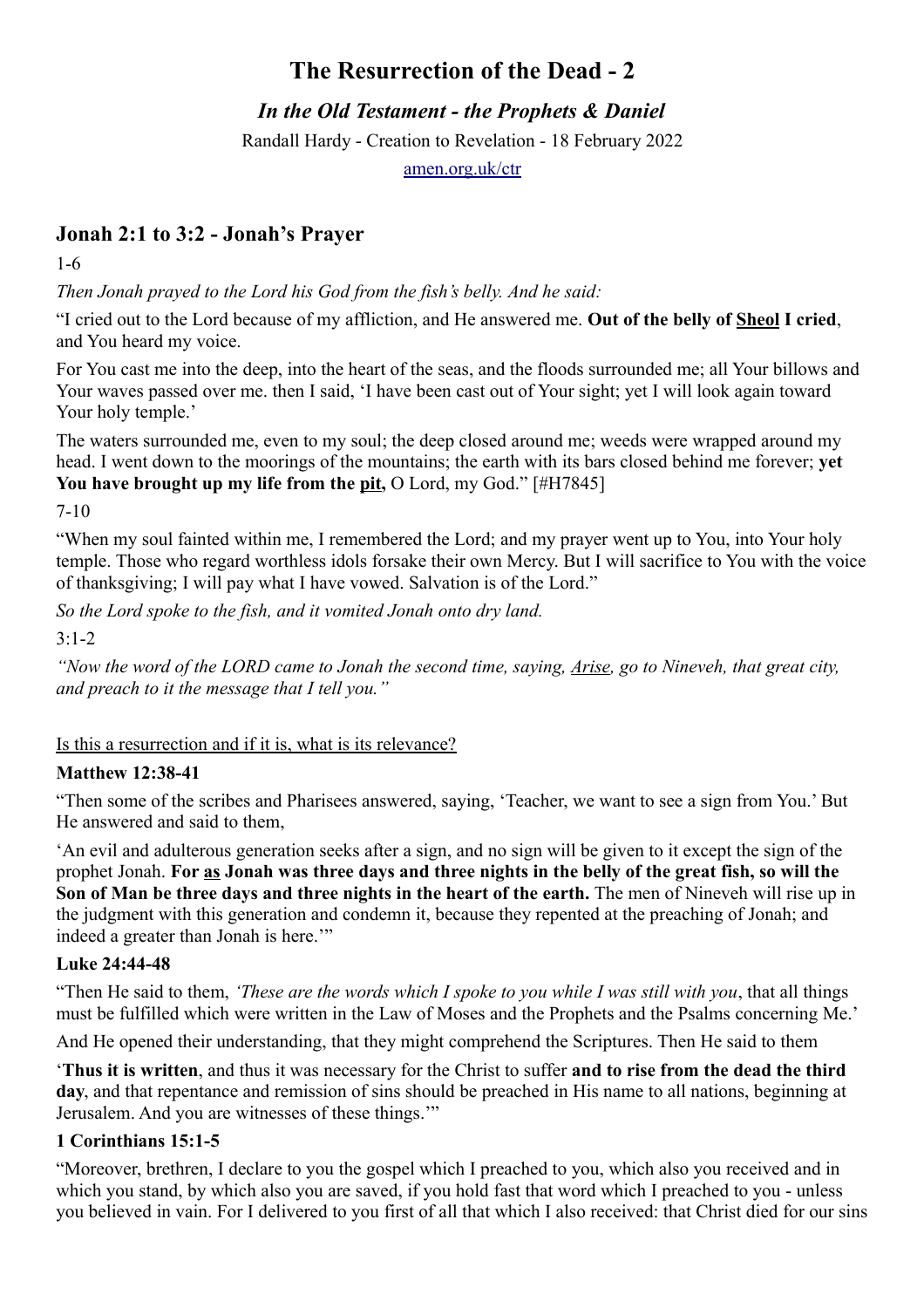according to the Scriptures, and that He was buried, **and that He rose again the third day according to the Scriptures**, and that He was seen by Cephas, then by the twelve."

Where does the Old Testament say anything about Him being raised on the third day?

**Hosea outline**: 1-3, The Prodigal Wife; 4-10, The Prodigal People; **11-14, The Message of Restoration**.

## **Hosea 13 [9-16]**

9-13

"O Israel, you are destroyed, but your help is from Me. I will be your King; where is any other, that he may save you in all your cities? And your judges to whom you said, 'Give me a king and princes'? I gave you a king in My anger, and took him away in My wrath.

The iniquity of Ephraim is bound up; his sin is stored up. The sorrows of a woman in childbirth shall come upon him. He is an unwise son, for he should not stay long where children are born.

### **I will ransom them from the power of the grave** *[Hb: Sheol]***; I will redeem them from death.**

### **O Death, I will be your plagues! O Grave, I will be your destruction!** Pity is hidden from My eyes."

15-16

Though he is fruitful among his brethren, an east wind shall come; the wind of the Lord shall come up from the wilderness. Then his spring shall become dry, and his fountain shall be dried up. He shall plunder the treasury of every desirable prize.

Samaria is held guilty, for she has rebelled against her God. They shall fall by the sword, their infants shall be dashed in pieces, and their women with child ripped open.

### **1 Corinthians 15:53-57**

"For this corruptible must put on incorruption, and this mortal must put on immortality.

So when this corruptible has put on incorruption, and this mortal has put on immortality, then shall be brought to pass the saying that is written: Death is swallowed up in victory.

**O Death, where is your sting? O Hades, where is your victory?** The sting of death is sin, and the strength of sin is the law. But thanks be to God, who gives us the victory through our Lord Jesus Christ."

## **Isaiah 25 - A Song of Praise to a Great God**

1-5

O LORD, You are my God. I will exalt You, I will praise Your name, for You have done wonderful things; Your counsels of old are faithfulness and truth. For You have made a city a ruin, a fortified city a ruin, a palace of foreigners to be a city no more; it will never be rebuilt.

Therefore the strong people will glorify You; the city of the terrible nations will fear You. For You have been a strength to the poor, a strength to the needy in his distress, a refuge from the storm, a shade from the heat; for the blast of the terrible ones is as a storm against the wall. You will reduce the noise of aliens, as heat in a dry place; as heat in the shadow of a cloud, the song of the terrible ones will be diminished.

6-8

And in this mountain The LORD of hosts will make for all people a feast of choice pieces, a feast of wines on the lees, of fat things full of marrow, of well-refined wines on the lees. **And He will destroy on this mountain the surface of the covering cast over all people, and the veil that is spread over all nations. He will swallow up death forever, and the Lord GOD will wipe away tears from all faces; the rebuke of His people He will take away from all the earth; for the LORD has spoken.**

9-12